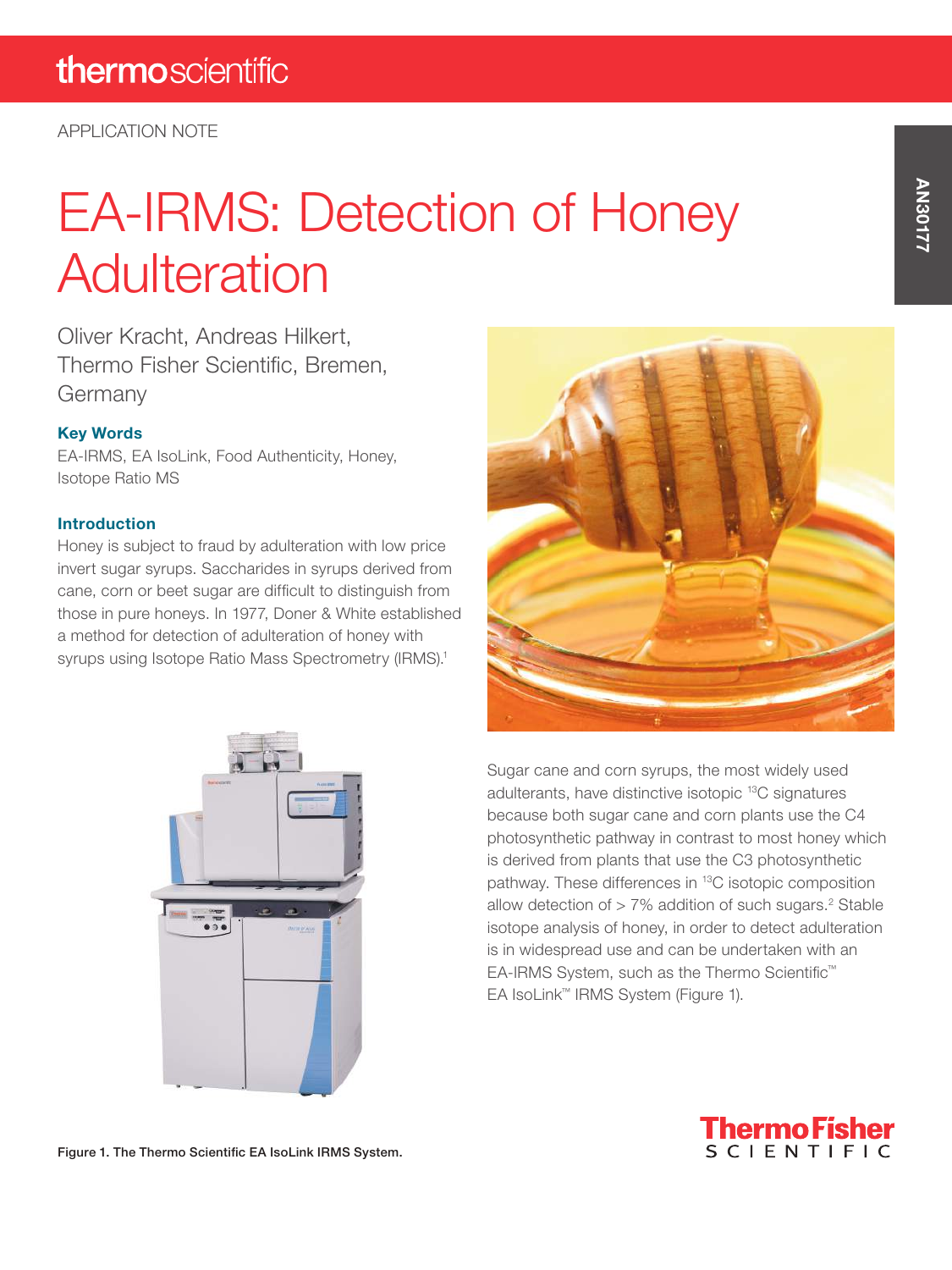#### Analytical Method

The EA IsoLink IRMS System uses the principle of Dumas combustion for  $\delta^{13}$ C analysis. Approximately 100-200 μg of honey are loaded into a tin capsule, which are dropped from the Thermo Scientific™ MAS Plus Autosampler into a reactor filled with chromium oxide and cobaltous/cobaltic oxide where it is combusted in the presence of pure oxygen to form  $\mathrm{CO}_2^+$  for analysis. A reactor can analyze 800-1000 honey and protein samples before a replacement of reactors and trap material is required.

The CO<sub>2</sub> produced from combustion of the bulk honey and of the protein fraction is analyzed for the  $\delta^{13}C$  by IRMS. The elemental analyzer (EA) is interfaced to the IRMS via the Thermo Scientific™ ConFlo™ IV Universal Interface, which also performs automated referencing and dilution. The EA IsoLink System is operated through the Thermo Scientific™ Isodat™ Software Suite.

The proteins in the honey sample were extracted following the AOAC 998.12 guideline (Association of Analytical Communities Handbook), which specifies mixing 15 g of honey with 3 ml of water and heating to 80 °C.<sup>3</sup> The proteins precipitate after addition of acid and tungstic solution within about 2 minutes. The supernatant is repeatedly decanted after centrifuging and rinsing with water. After drying, 100-200 μg of the protein sample are loaded into a tin capsule for analysis.

#### **Results**

Figure 2 shows a typical CO<sub>2</sub> chromatogram. Average results and one standard deviation (1 sd) of three distinct honey samples and their extracted proteins are given in Table 1.

The values are well within the natural range of honeys as indicated in Figure 3. The difference between the  $\delta^{13}C$ values of protein and honey is, in all three cases, less than 1‰, representing non-adulterated honey.

The excellent repeatability of the measurements helps to distinguish smallest adulteration by C4-sugars. Another case study is shown in Figure 3, in which  $\delta^{13}$ C values of bulk honey and related protein are used to identify pure and adulterated honeys.

The data presented in Table 1 are application data and are not warranted because they exceed product specifications. The warranted product specification for  $\delta^{13}$ C is ±0.1‰ (1 sd) for 50 µg carbon measured on Acetanilide or Urea.

Table 1. Average results and one Standard Deviation (1 sd) of  $\delta^{13}$ C in ‰ of three honeys and their extracted proteins. Data kindly provided by SP Laboratorija A.D., Becej, Serbia.

|         |          |          |          |          |          | Honey-1 Protein-1 Honey-2 Protein-2 Honey-3 Protein-3 |
|---------|----------|----------|----------|----------|----------|-------------------------------------------------------|
|         | $-23.60$ | $-24.08$ | $-23.83$ | $-24.01$ | $-24.17$ | $-24.49$                                              |
|         | $-23.68$ | $-24.09$ | $-23.81$ | $-23.95$ | $-24.06$ | $-24.44$                                              |
|         | $-23.57$ | $-24.09$ |          | $-23.91$ | $-24.07$ | $-24.17$                                              |
|         | $-23.48$ | $-24.09$ |          | $-23.87$ | $-24.11$ | $-24.00$                                              |
|         | $-23.53$ | $-24.01$ |          | $-23.84$ |          | $-24.29$                                              |
|         | $-23.60$ | $-24.01$ |          |          |          |                                                       |
|         | $-23.61$ | $-23.98$ |          |          |          |                                                       |
|         | $-23.60$ |          |          |          |          |                                                       |
| Average | $-23.58$ | $-24.05$ | $-23.82$ | $-23.91$ | $-24.10$ | $-24.28$                                              |
| 1 sd    | 0.06     | 0.05     | 0.05     | 0.07     | 0.05     | 0.20                                                  |



Figure 2. Typical chromatogram of an analysis of protein or honey. Two reference gas injections of sample CO<sub>2</sub> are followed by the sample  $\mathrm{CO}_2$  peak.